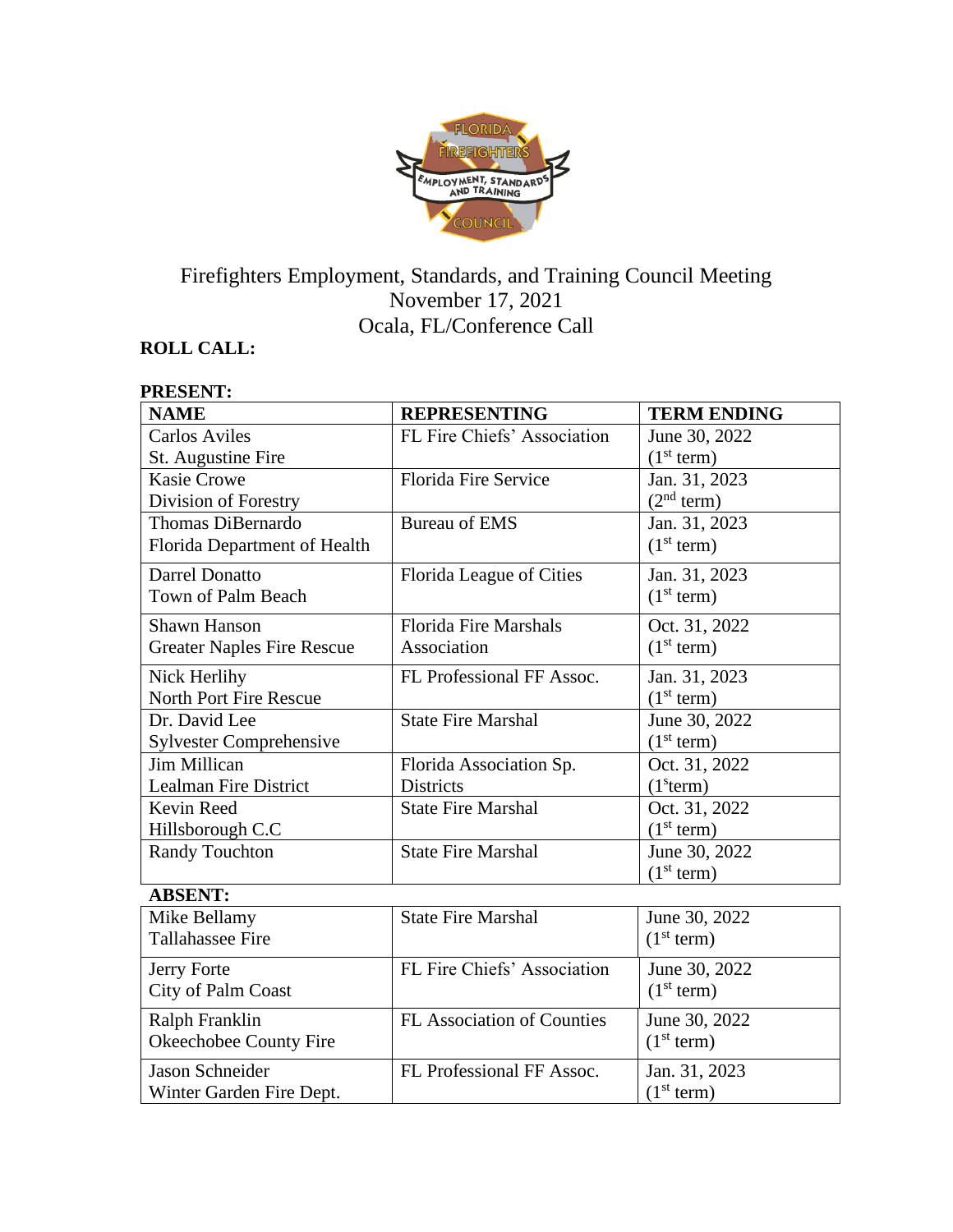The Firefighters Employment, Standards and Training Council meeting was called to order.

**On a motion duly made**, the minutes from the Firefighters Employment, Standards and Training Council held on July 19, 2021 were approved.

#### **Motion carried**.

#### **REMARKS:** *given by Randy Touchton, Chairman*

- Teresa Kinstle has resigned from the Council
- Moment of silence held for firefighters being honored on the 2021 Memorial

### **REPORT FROM DIVISION:** *given by Julius Halas, Director*

- Legislative Goals
	- o Clean up language on boiler safety program
	- o Clarifications on national regulations
	- o Volunteer Firefighter Assistance Grant Program designed to help volunteer and combination departments with bunker gear/breathing apparatus, adding language to expand eligibility, keeping the focus on safety equipment
	- o Fire Safety Inspector renewal criteria no changes to ceu's, if certification becomes inactive by not renewing within the four-year period it will now be considered expired
- Training Directors meeting was this morning
	- o Legislation was passed, if a FFI, under the supervision of the agency, may be hired and have a year to obtain FF2
- LBR's
	- o \$937,500 is the price tag for FCDICE system
	- o Seeking grant to replace apparatus at Fire College (\$500,000)
	- o Staffing support (grants). Division has had over 40 million in grants over the last 6 years
	- o With the support of the CFO's office, Legislature and Governor's office, US&R – our budget will administer part of the 10 million (sustainment, prime movers, training, etc.)

## **REPORT FROM THE BUREAU:** *given by Mark Harper Bureau Chief*

- Standards Gena Tucker, Supervisor
	- o IFSAC Accreditation site visit
		- Visit went well, only minor corrections to be made (16 disciplines)
	- o Pro Board site visit will be 6/2022 (34 disciplines)
- Firefighter Certification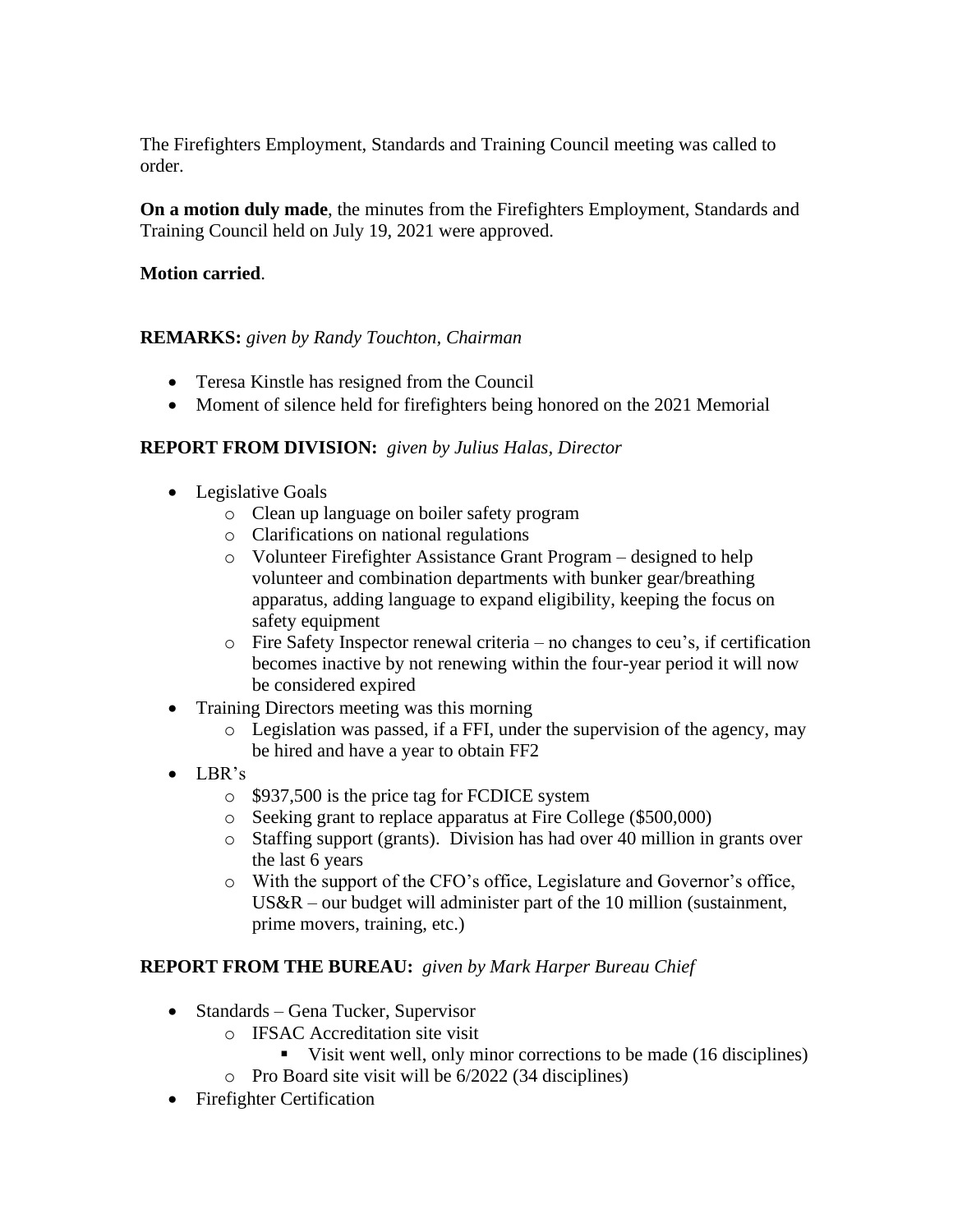- $O$  FFII 45,082
- $\circ$  FFI 5,457
- o Cleaning up records for accuracy so as not to count FFI twice if individual holds FF2
- Standards has issued 6, 842 certifications ytd
	- o 1, 927 are FF2
	- o There are 33 more scheduled practical exams before the end of 2021
- There are currently 48 certified training centers in the State (2 are inactive Brevard and Melbourne). There are 4 more getting ready to come on board
	- o Florida Panhandle Tech College ready for inspection
	- o Seminole County ready for inspection
	- o Pompano Beach ready by end of year
	- o Osceola County ready by end of year
- Training Section introduced Bob Coyne as Training Supervisor
	- o Two Program Specialist positions open
	- o Training section receives over 1,000 requests per month (course/instructor)
	- o Courses now being offered virtually (not self-paced, instructors on screen live)
		- Evaluating Performance Based Design
		- SERP
	- o Bob Coyne and Patrick Giacobbe are establishing relationships with city/county departments to find out what their training needs are and sharing Bureau information
	- o Quarterly Webinar (first time)
		- Based on feedback we receive from customers
		- Website review
		- FCDICE operations
- Grants
	- o Volunteer Assistance Grant 21 applicants this year (Charlie Frank)
	- $\circ$  De Con Equipment Grant 52 completed applications/compliance inspections. Over 2 million in requests with only 500,000 to give out. (Susan Schell)
- Legislative Budget Requests (LBR's) Approved for;
	- o Chiller pipes
	- o Rehab pavilion in hazmat field
	- o Deferred building maintenance federal funding of \$2,744,000 will go to;
		- Water filtration system
		- Roof on Arson/Prevention building
		- Roof Leaks on main buildings
		- Generator replacement (from diesel to natural gas)
		- Second phase of parking lot paving
		- Executing issues windows/doors, etc.
- Upcoming Events
	- o Volunteer Weekend April 27 May 1, 2022
	- o NFA Class April 28-29, 2022, Fire Investigations for First Responders